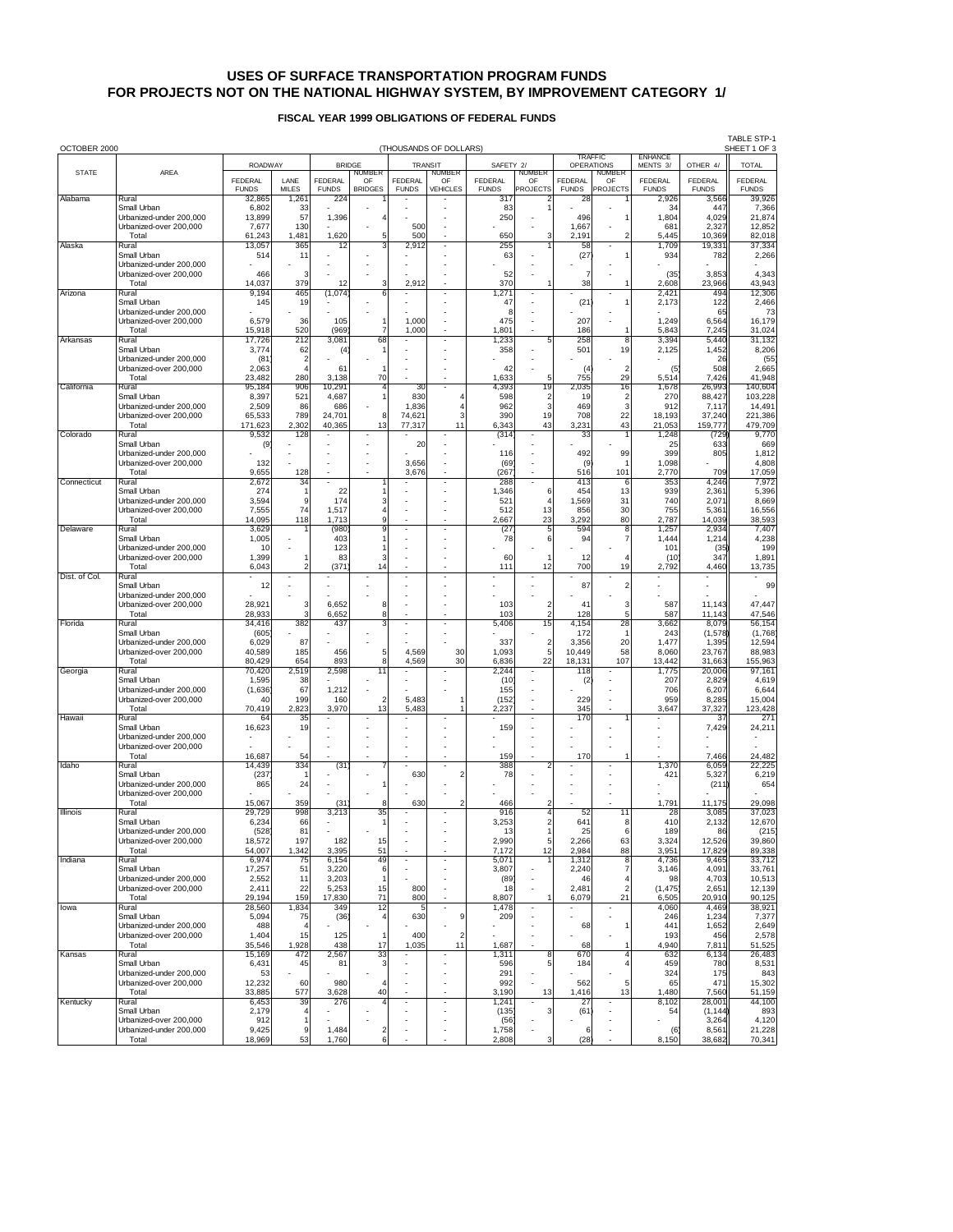# **USES OF SURFACE TRANSPORTATION PROGRAM FUNDS FOR PROJECTS NOT ON THE NATIONAL HIGHWAY SYSTEM, BY IMPROVEMENT CATEGORY 1/**

# **FISCAL YEAR 1999 OBLIGATIONS OF FEDERAL FUNDS**

| OCTOBER 2000   | (THOUSANDS OF DOLLARS)                            |                        |                     |                     |                                  |                          |                         |                     |                          |                                     | <b>TABLE STP-1</b><br>SHEET 2 OF 3 |                            |                        |                        |
|----------------|---------------------------------------------------|------------------------|---------------------|---------------------|----------------------------------|--------------------------|-------------------------|---------------------|--------------------------|-------------------------------------|------------------------------------|----------------------------|------------------------|------------------------|
|                | <b>ROADWAY</b>                                    |                        |                     | <b>BRIDGE</b>       |                                  | <b>TRANSIT</b>           |                         | SAFETY 2/           |                          | <b>TRAFFIC</b><br><b>OPERATIONS</b> |                                    | <b>ENHANCE</b><br>MENTS 3/ | OTHER 4/               | <b>TOTAL</b>           |
| <b>STATE</b>   | AREA                                              | <b>FEDERAL</b>         | LANE                | <b>FEDERAL</b>      | NUMBER<br>OF                     | <b>FEDERAL</b>           | <b>NUMBER</b><br>OF     | <b>FEDERAL</b>      | <b>NUMBER</b><br>OF      | <b>FEDERAL</b>                      | <b>NUMBER</b><br>OF                | <b>FEDERAL</b>             | <b>FEDERAL</b>         | <b>FEDERAL</b>         |
| Louisiana      | Rural                                             | <b>FUNDS</b><br>68,257 | <b>MILES</b><br>861 | <b>FUNDS</b><br>736 | <b>BRIDGES</b>                   | <b>FUNDS</b>             | <b>VEHICLES</b>         | <b>FUNDS</b><br>801 | PROJECTS                 | <b>FUNDS</b>                        | PROJECTS                           | <b>FUNDS</b><br>1,723      | <b>FUNDS</b><br>7,606  | <b>FUNDS</b><br>79,123 |
|                | Small Urban<br>Urbanized-under 200,000            | 2,485<br>6,663         | 31<br>39            | (42)                |                                  |                          |                         | 610<br>175          |                          |                                     |                                    | 1,085                      | 2,750<br>2,653         | 6,930<br>9,449         |
|                | Urbanized-over 200,000                            | 1,448                  | 15                  | 97                  |                                  |                          |                         | 260                 |                          | (86)                                |                                    | 694                        | 5,625                  | 8,038                  |
| Maine          | Total<br>Rural                                    | 78,853<br>18,067       | 946<br>383          | 791<br>611          | 6<br>10                          |                          |                         | 1,846<br>454        |                          | (86)<br>210                         |                                    | 3,502<br>1,748             | 18,634<br>2,965        | 103,540<br>24,055      |
|                | Small Urban<br>Urbanized-under 200,000            | 1,328<br>1,576         | 14<br>17            | 358                 | 3                                | 120                      |                         | 282                 |                          | (49)<br>(5)                         |                                    | (4)<br>86                  | 1,941<br>12            | 3,976<br>1,669         |
|                | Urbanized-over 200,000                            |                        |                     |                     |                                  |                          |                         |                     |                          |                                     |                                    |                            |                        |                        |
| Maryland       | Total<br>Rural                                    | 20,97'<br>6,459        | 414<br>114          | 969<br>196          | 13                               | 120                      |                         | 736<br>260          |                          | 156<br>67                           | 6                                  | 1,830<br>1,360             | 4,918<br>4,110         | 29,700<br>12,452       |
|                | Small Urban<br>Urbanized-under 200,000            | (1, 243)               | 15                  | 25<br>984           | 1                                |                          |                         | (188)               |                          | (22)<br>190                         | 30                                 | 2,159<br>226               | (1, 186)               | (455)                  |
|                | Urbanized-over 200,000                            | 8,251<br>9,022         | 38                  | 397                 | $\overline{\mathbf{c}}$<br>3     |                          |                         | 448                 |                          | 679                                 | 20<br>65                           | 4,467                      | 2,966<br>2,929         | 12,617<br>17,942       |
| Massachusetts  | Total<br>Rural                                    | 22,489<br>(1,624)      | 167<br>15           | 1,602<br>75         | 9<br>3                           |                          |                         | 520                 |                          | 914                                 | 121                                | 8,212<br>1,387             | 8,819                  | 42,556<br>(162)        |
|                | Small Urban<br>Urbanized-under 200,000            | 1,591<br>2,646         | 46<br>10            | (1, 497)            | $\overline{a}$                   | 72                       |                         |                     |                          |                                     |                                    | 4,800                      | 787                    | 5,753<br>2,646         |
|                | Urbanized-over 200,000                            | 8,627                  | 16                  | 2,717               | 6                                | 7,929                    |                         | 12                  |                          |                                     |                                    |                            | 362                    | 19,647                 |
| Michigan       | Total<br>Rural                                    | 11,240<br>32,058       | 87<br>2,201         | 1,295<br>2,723      | 11<br>10                         | 8,001<br>1,482           | 12                      | 12<br>1,354         | 20                       | (821)                               | 150                                | 6,187<br>3,198             | 1,149<br>5,313         | 27,884<br>45,307       |
|                | Small Urban<br>Urbanized-under 200,000            | 11,286                 | 257<br>224          | 23<br>4,561         | $\overline{2}$                   | 53                       | $\overline{\mathbf{c}}$ | 187                 | $\overline{c}$<br>4      | 1,482                               | 15<br>18                           | 747<br>649                 | 1,620                  | 15,398                 |
|                | Urbanized-over 200,000                            | 18,751<br>51,662       | 884                 | 3,342               | 10                               | 401<br>1,029             | 11                      | (52)<br>299         | 3                        | 538<br>3,748                        | 192                                | 5,225                      | (74)<br>4,110          | 24,774<br>69,415       |
| Minnesota      | Total<br>Rural                                    | 113,757<br>26,266      | 3,566<br>583        | 10,649<br>420       | 23<br>5                          | 2,965<br>2,222           | 25<br>35                | 1,788<br>1,937      | 29                       | 4,947<br>(37)                       | 375                                | 9,819<br>580               | 10,969<br>748          | 154,894<br>32,136      |
|                | Small Urban                                       | 4,599                  | 76                  | 17                  | $\frac{2}{2}$                    | 544                      | 9                       | 1,233               |                          | 34                                  | 3                                  | 332                        | 699                    | 7,458                  |
|                | Urbanized-under 200,000<br>Urbanized-over 200,000 | 668<br>11,906          | 5<br>33             | 4,461               |                                  | 344<br>6,253             | 5<br>105                | 119<br>533          | 7                        | 2,541                               | 6                                  | 991                        | 3,012                  | 5,592<br>25,236        |
| Mississippi    | Total<br>Rural                                    | 43,439<br>4,122        | 697<br>154          | 4,898<br>1,223      | 9<br>22                          | 9,363                    | 154                     | 3,822<br>884        | 7                        | 2,538<br>883                        | 11                                 | 1,903<br>3,143             | 4,459<br>3,088         | 70,422<br>13,343       |
|                | Small Urban<br>Urbanized-under 200.000            | 4,466                  | 26                  |                     |                                  |                          |                         | 671                 | 3                        | 856                                 |                                    | 2,224                      | 1,370                  | 9,587                  |
|                | Urbanized-over 200,000                            | 1,158<br>1,002         | 8                   | 642                 | 3                                |                          |                         |                     |                          | 35                                  |                                    | 697<br>308                 | 810<br>1,726           | 3,307<br>3,071         |
| Missouri       | Total<br>Rural                                    | 10,748<br>134          | 188<br>188          | 1,865<br>350        | 25<br>17                         |                          |                         | 1,555<br>1,837      | 3                        | 1,774<br>(2)                        | 8<br>8                             | 6,372<br>692               | 6,994<br>3,207         | 29,308<br>6,218        |
|                | Small Urban                                       | 3,260                  | 11                  | 189                 |                                  |                          |                         |                     |                          | (74)                                |                                    | 2,345                      | 894                    | 6,614                  |
|                | Urbanized-under 200,000<br>Urbanized-over 200,000 | 44<br>7,064            | 36                  | 279                 | 8                                | 4,465                    |                         | 73                  |                          |                                     |                                    | 522<br>612                 | 295<br>1,231           | 861<br>13,724          |
| Montana        | Total<br>Rural                                    | 10,502<br>16,931       | 235<br>735          | 818<br>130          | 26<br>19                         | 4,465                    |                         | 1,910<br>1,530      | 19                       | (76)<br>1,653                       | 8<br>111                           | 4,171<br>2,438             | 5,627<br>11,722        | 27,417<br>34,404       |
|                | Small Urban                                       | 876                    | 4                   |                     |                                  |                          |                         | 178                 |                          |                                     | 8                                  | 1,950                      | 1,503                  | 4,507                  |
|                | Urbanized-under 200,000<br>Urbanized-over 200,000 | 181                    | 4                   |                     |                                  |                          |                         | 341                 | 1                        | 98                                  | 25                                 | 445                        | 465                    | 1,530                  |
| Nebraska       | Total<br>Rural                                    | 17,988<br>19,683       | 743<br>795          | 130<br>2,069        | 19<br>29                         |                          |                         | 2,049<br>3,835      | 20<br>16                 | 1,751                               | 144                                | 4,833<br>4,149             | 13,690<br>2,622        | 40,441<br>32,358       |
|                | Small Urban                                       | 6,262                  | 38                  | 1,481               | 4                                |                          |                         | (33)                |                          | (3)                                 | 5                                  | 358                        | 380                    | 8,445                  |
|                | Urbanized-under 200,000<br>Urbanized-over 200,000 | (55)<br>6,593          | 23                  | 956                 | $\overline{4}$                   |                          |                         | (18)                |                          |                                     |                                    | 56<br>34                   | 2,616                  | 10,181                 |
| Nevada         | Total<br>Rural                                    | 32,483<br>(1, 153)     | 856<br>68           | 4,506<br>(779)      | 37                               |                          |                         | 3,784<br>324        | 17                       | (3)<br>700                          | 5                                  | 4,597<br>631               | 5,618<br>352           | 50,985<br>75           |
|                | Small Urban                                       | 403                    |                     |                     |                                  |                          |                         | 480                 |                          | 770                                 |                                    | 2,248                      | 389                    | 4,290                  |
|                | Urbanized-under 200,000<br>Urbanized-over 200,000 | 284                    | 21                  |                     |                                  |                          |                         | 154                 |                          | 123                                 |                                    | 161                        | 39                     | 761                    |
| New Hampshire  | Total<br>Rural                                    | (466)<br>7,149         | 89<br>106           | (779)<br>67         |                                  |                          |                         | 958<br>185          |                          | 1,593                               |                                    | 3,040<br>863               | 780<br>49 <sub>C</sub> | 5,126<br>8,754         |
|                | Small Urban<br>Urbanized-under 200.000            | 9,665                  | 31                  | 2,329               | 3                                |                          |                         | 299                 |                          | (8)                                 |                                    | 482                        | 1,448                  | 14,215                 |
|                | Urbanized-over 200,000                            | 25                     |                     |                     |                                  |                          |                         |                     |                          |                                     |                                    |                            | 86                     | 111                    |
| New Jersey     | Total<br>Rural                                    | 16,839<br>6,597        | 137<br>0            | 2,396<br>1,860      | Δ<br>5                           |                          |                         | 484<br>(18)         |                          | (8<br>37                            |                                    | 1,345<br>60                | 2,024<br>6,606         | 23,080<br>15,142       |
|                | Small Urban                                       | 5,162                  | 16                  | 404                 | 9                                |                          |                         | 5,082               | 3                        | 219                                 |                                    | 1,850                      | 22,858                 | 35,575                 |
|                | Urbanized-under 200,000<br>Urbanized-over 200,000 | 1,588<br>14,219        | 15                  | 486                 | 16                               | 800                      |                         | 495                 |                          | 124                                 |                                    | 356<br>2,276               | 1,143<br>9,743         | 3,087<br>28,143        |
| New Mexico     | Total<br>Rural                                    | 27,566<br>8,351        | 31<br>139           | 2,750<br>848        | 30                               | 800                      |                         | 5,559<br>759        | 3                        | 380                                 |                                    | 4,542<br>261               | 40,350<br>7,140        | 81,947<br>17,359       |
|                | Small Urban                                       | 10,460                 | 31                  |                     |                                  |                          |                         |                     |                          | 6                                   |                                    | 742                        | 111                    | 11,319                 |
|                | Urbanized-under 200,000<br>Urbanized-over 200,000 | 1,263                  | 10                  |                     |                                  | 170                      |                         |                     |                          |                                     |                                    |                            | 747                    | 2,180                  |
| New York       | Total<br>Rural                                    | 20,074<br>10,630       | 180<br>112          | 848<br>5,829        | $\overline{2}$<br>9              | 170                      |                         | 759<br>7,776        | 3                        | 6<br>137                            | 1                                  | 1,003                      | 7,998<br>6,893         | 30,858<br>31,265       |
|                | Small Urban                                       | 44                     |                     |                     |                                  |                          |                         | 369                 | 1                        |                                     |                                    |                            | 1,628                  | 2,041                  |
|                | Urbanized-under 200,000<br>Urbanized-over 200,000 | 7,319<br>12,937        | 21<br>46            | 564<br>844          | 3<br>4                           | 400<br>27,122            |                         | 721<br>1,066        |                          | 32<br>1,853                         | 61<br>4                            | 460                        | 3,056<br>13,541        | 12,092<br>57,823       |
| North Carolina | Total<br>Rural                                    | 30,930<br>8,064        | 179<br>19           | 7,237<br>(72)       | 16                               | 27,522                   |                         | 9,932<br>809        | 5                        | 2,022<br>346                        | 66                                 | 460<br>2,467               | 25,118<br>27,457       | 103,221<br>39,071      |
|                | Small Urban<br>Urbanized-under 200,000            | 255<br>2,191           | 18<br>1             | 1,431               | 1                                |                          |                         | 296<br>331          |                          | (99)<br>56                          |                                    | 3,794<br>6,710             | 14,386<br>11,488       | 18,632<br>22,207       |
|                | Urbanized-over 200.000                            | 5,192                  | 5                   |                     |                                  |                          |                         | 22                  |                          | 1,472                               |                                    | 749                        | 4,408                  | 11,843                 |
| North Dakota   | Total<br>Rural                                    | 15,702<br>37,572       | 43<br>1,423         | 1,359<br>9          | $\overline{2}$<br>$\mathfrak{p}$ | $\overline{\phantom{a}}$ | $\blacksquare$          | 1,458<br>210        | $\overline{\phantom{a}}$ | 1,775<br>317                        | $\overline{\phantom{a}}$           | 13,720<br>768              | 57,739<br>4,343        | 91,753<br>43,219       |
|                | Small Urban                                       | 4,726                  | 15                  |                     |                                  |                          |                         |                     |                          | 181                                 | ×,                                 | 443                        | 18                     | 5,368                  |
|                | Urbanized-under 200,000<br>Urbanized-over 200,000 | 1,802                  | 4                   |                     |                                  |                          |                         |                     |                          | 162                                 |                                    | 243                        | (91)                   | 2,116                  |
| Ohio           | Total<br>Rural                                    | 44,100<br>42,098       | 1,442<br>1,215      | 9<br>16,365         | 91                               |                          |                         | 210<br>1,590        | 14                       | 660<br>4,729                        | 40                                 | 1,454<br>3,230             | 4,270<br>10,746        | 50,703<br>78,758       |
|                | Small Urban<br>Urbanized-over 200,000             | 8,664                  | 132                 | 895                 | 14<br>1                          |                          |                         | 1,925               |                          | 1,664                               | 29<br>56                           | 1,037                      | 2,188                  | 16,373<br>7,740        |
|                | Urbanized-under 200,000                           | 2,690<br>57,619        | 18<br>477           | (9)<br>3,552        | 24                               |                          |                         | 179<br>65           | 3                        | 1,249<br>1,494                      | 15                                 | 2,534<br>11,637            | 1,097<br>7,934         | 82,301                 |
|                | Total                                             | 111,071                | 1,842               | 20,803              | 130                              |                          |                         | 3,759               | 17                       | 9,136                               | 140                                | 18,438                     | 21,965                 | 185,172                |